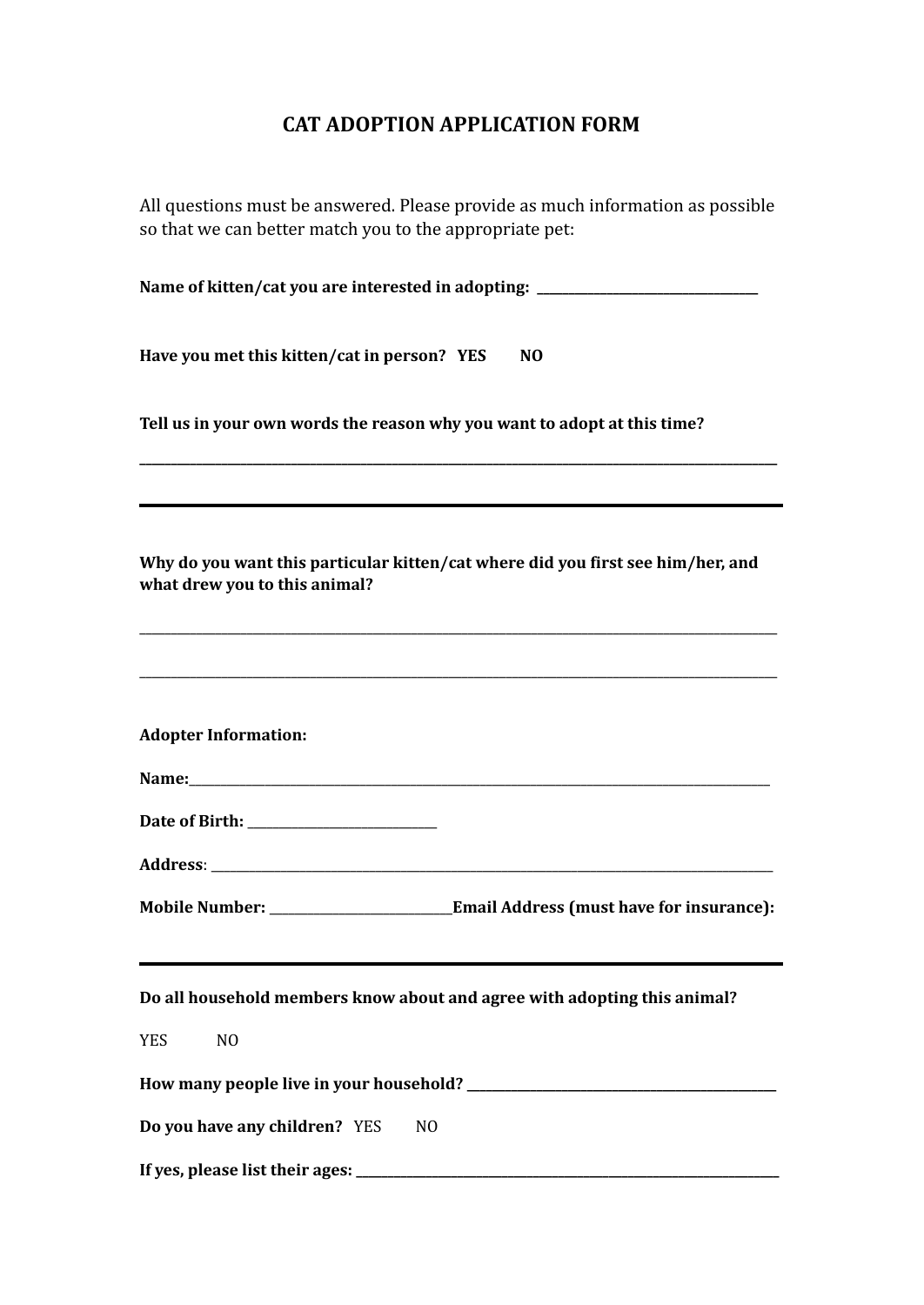**How do your children behave around pets?**

**Is anyone allergic to hair or dander?** YES NO

**Are you willing to permit a home check?** YES NO

**Who will be responsible for the care of this animal?**

**Who are you adopting the kitten/cat for? (yourself/a family member/other)**

\_\_\_\_\_\_\_\_\_\_\_\_\_\_\_\_\_\_\_\_\_\_\_\_\_\_\_\_\_\_\_\_\_\_\_\_\_\_\_\_\_\_\_\_\_\_\_\_\_\_\_\_\_\_\_\_\_\_\_\_\_\_\_\_\_\_\_\_\_\_\_\_\_\_\_\_\_\_\_\_\_\_\_\_\_\_\_\_\_\_\_\_\_\_\_\_\_\_

**\_\_\_\_\_\_\_\_\_\_\_\_\_\_\_\_\_\_\_\_\_\_\_\_\_\_\_\_\_\_\_\_\_\_\_\_\_\_\_\_\_\_\_\_\_\_\_\_\_\_\_\_\_\_\_\_\_\_\_\_\_\_\_\_\_\_\_\_\_\_\_\_\_\_\_\_\_\_\_\_\_\_\_\_\_\_\_\_\_\_\_\_\_\_\_\_\_\_\_\_\_**

**How long have you lived at your current address?**

**Do you own or rent your home?**

**If you rent, are animals permitted by the landlord?** YES NO

**Please provide the name and number of your landlord:**

\_\_\_\_\_\_\_\_\_\_\_\_\_\_\_\_\_\_\_\_\_\_\_\_\_\_\_\_\_\_\_\_\_\_\_\_\_\_\_\_\_\_\_\_\_\_\_\_\_\_\_\_\_\_\_\_\_\_\_\_\_\_\_\_\_\_\_\_

**Day-To-Day How many hours will the kitten/cat be left alone?**

**During what time frame?**

**Where will he/she be kept when alone?**

## **Where will the kitten/cat be kept most of the time?**

Indoor only with access to outdoor/Outdoor only with some access to indoor/ Outdoor only

\_\_\_\_\_\_\_\_\_\_\_\_\_\_\_\_\_\_\_\_\_\_\_\_\_\_\_\_\_\_\_\_\_\_\_\_\_\_\_\_\_\_\_\_\_\_\_\_\_\_\_\_\_\_\_\_\_\_\_\_\_\_\_\_\_\_\_\_\_\_\_\_\_\_\_\_\_\_\_\_\_\_\_\_\_\_\_\_\_\_\_\_\_\_\_\_\_\_\_\_\_

\_\_\_\_\_\_\_\_\_\_\_\_\_\_\_\_\_\_\_\_\_\_\_\_\_\_\_\_\_\_\_\_\_\_\_\_\_\_\_\_\_\_\_\_\_\_\_\_\_\_\_\_\_\_\_\_\_\_\_\_\_\_\_\_\_\_\_\_\_\_\_\_\_\_\_\_\_\_\_\_\_\_\_\_\_\_\_\_\_\_\_\_\_\_\_\_\_\_\_\_

**Would you consider a companion for your kitten/cat?** Yes No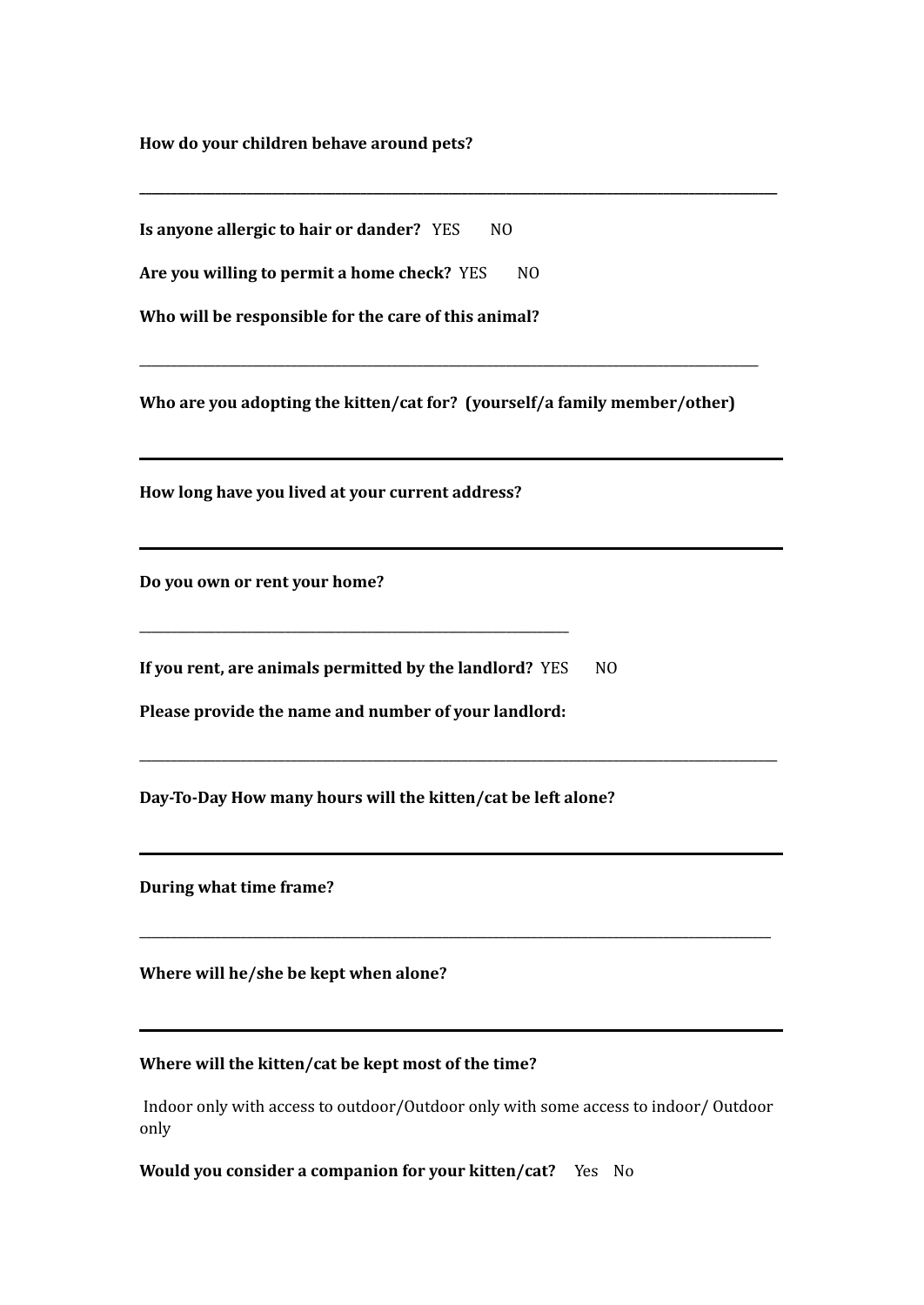## **Previous Animal Experience:**

**Do you currently own any kittens or cats**? If yes, provide breed, sex, age, and current desexing status.

\_\_\_\_\_\_\_\_\_\_\_\_\_\_\_\_\_\_\_\_\_\_\_\_\_\_\_\_\_\_\_\_\_\_\_\_\_\_\_\_\_\_\_\_\_\_\_\_\_\_\_\_\_\_\_\_\_\_\_\_\_\_\_\_\_\_\_\_\_\_\_\_\_\_\_\_\_\_\_\_\_\_\_\_\_\_\_\_\_\_\_\_\_\_\_\_\_\_\_\_

**Do you own** a**ny other types of pets?** If yes, provide breed, sex, age, and current desexing status.

**Have you adopted from a shelter/rescue before?** If so, when or which group

**Have you ever rehomed or returned an animal to a rescue group, animal control, breeder, etc**? If yes, please explain in further detail.

**What features are you looking for in this pet**? Please include size, energy level, personality, age preference, low-shedding/allergen-free, or other qualities you are looking for in this pet.

**If you move, what are your plans for this animal and will you consider only pet friendly housing**?

**Under what circumstances would you return this animal? (circle all that apply)**

**Allergies; Housebreaking Problems (ie toiletting issues); Financial Difficulties; Divorce; Marriage; New Baby; Personal Health Problems; Animal develops Health Issues; Moving Where Pets Aren't Allowed; Bites/Becomes Aggressive; Other:**

\_\_\_\_\_\_\_\_\_\_\_\_\_\_\_\_\_\_\_\_\_\_\_\_\_\_\_\_\_\_\_\_\_\_\_\_\_\_\_\_\_\_\_\_\_\_\_\_\_\_\_\_\_\_\_\_\_\_\_\_\_\_\_\_\_\_\_\_\_\_\_\_\_\_\_\_\_\_\_\_\_\_\_\_\_\_\_\_\_\_\_\_\_\_\_\_\_\_\_\_\_